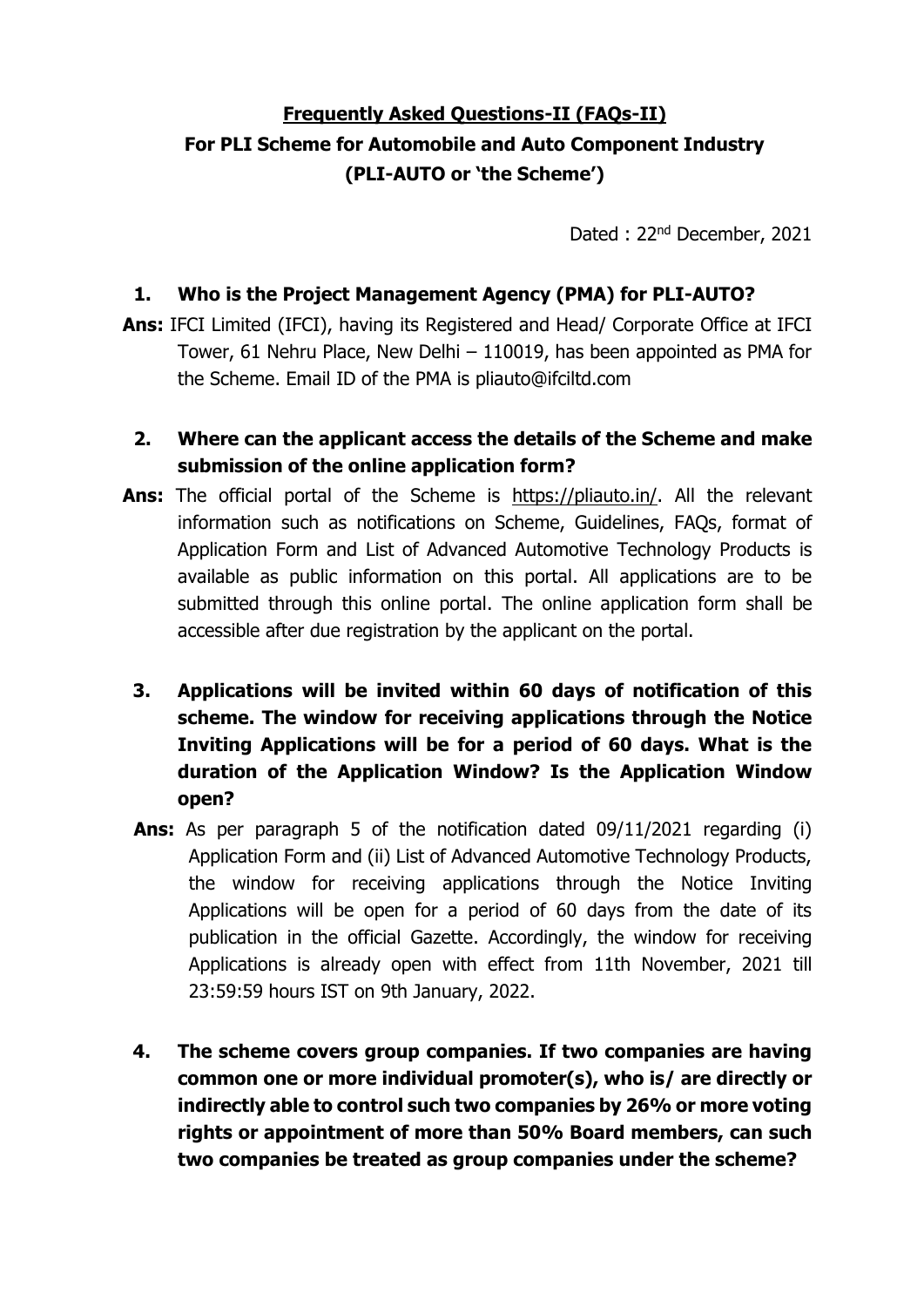- **Ans:** Yes, as per clause 2.17 of the guidelines, such companies shall be treated as group companies under the Scheme.
- **5. Can the revenue/ investment/ net worth of individual promoters of the companies/ group companies be considered under Global group revenue/ Global Investment/ Global net worth, respectively, for eligibility under the Scheme?**
- **Ans:** No. Revenue/ investment/ net worth of individual promoters will not be considered under Global group revenue/ Global Investment/ Global net worth, respectively, for eligibility under the Scheme because the scheme recognises company/ group company(ies), not individual promoters.

# **6. Whether expenditure related to Transfer of Technology (ToT) Agreements including the purchase of technology are covered as eligible investment under the scheme?**

**Ans:** As per question 47 of the FAQs dated 8th October, 2021, the capital expenditure on Engineering Research & Development (ER&D) and product design & development is allowed under the scheme.

It is further clarified that the Capital expenditure on ER&D and product design & development related to the eligible products shall be allowed for the purpose of Investment under the Scheme. The term **"related"** here refers to all stages in the entire value chain of the goods proposed to be manufactured including software integral to the functioning of the same. Such expenditure shall include expenditure on in-house and captive ER&D, directly attributable to eligible products, including all stages in the entire value chain of the goods proposed to be manufactured including software integral to the functioning of the same. Such expenditure shall include test and measuring instruments, prototypes used for testing, purchase of design tools, software cost (directly used for ER&D) & license fees, expenditure on technology & transfer of technology (ToT) Agreements including the purchase of technology, IPR, Patents and copyrights for ER&D, subject to all relevant documents for same being submitted to MHI/ PMA.

## **7. Whether expenditure on royalty is covered as eligible investment under the scheme?**

**Ans:** No. The expenditure on royalty is not covered under the scheme.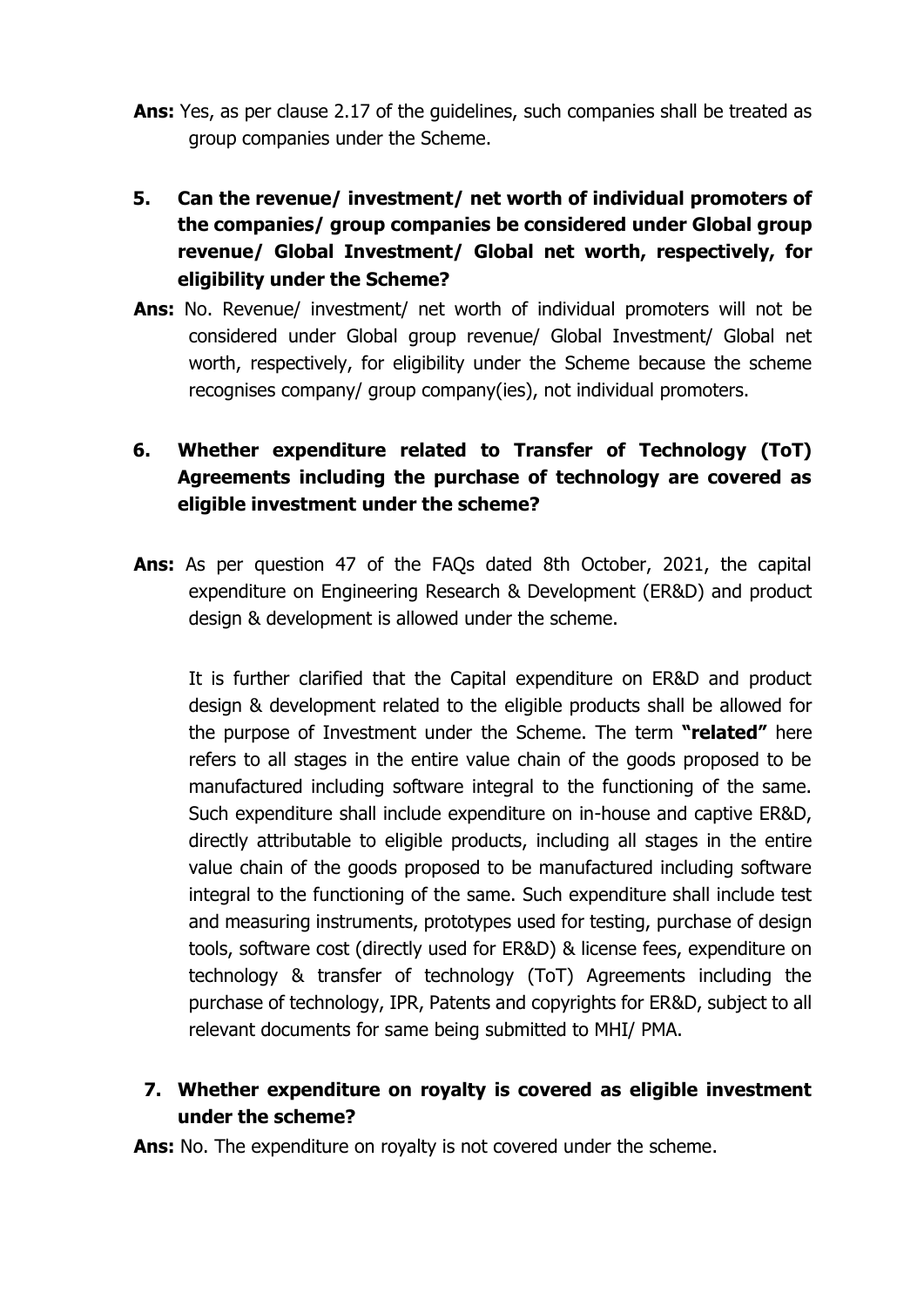# **8. Will the Testing Agency of MHI follow approval procedure after the applicant approval from MHI or at the time of pre-approval stage?**

**Ans:** Approved applicant (i.e. post receipt of Approval letter under the Scheme) shall apply for registration/ approval of their products as approved eligible Advanced Automotive Technology (AAT) products with Testing Agency of MHI on an ongoing basis.

# **9. Is there any restriction on selection of AAT products by the approved applicants under the Scheme?**

- **Ans:** An approved applicant under Champion OEM scheme will have option to seek incentive for any number of permissible AAT Vehicle products. Similarly, an approved applicant under Component Champion scheme will have option to seek incentive for any number of permissible AAT Component products. It may, however, be noted that Total Incentive per entire Group company(ies) is capped at ₹ 6,485crore (25% of total incentives outlay under this Scheme).
	- **10. As per the notified application form, applicants are required to submit details of AAT products to be manufactured during the tenure of the Scheme. Will selected AAT products be part of approval letter to be issued by MHI/ PMA?**
- **Ans:** The information sought in the application form regarding AAT products is indicative only. There will not be any mention of AAT products in the approval letter to be issued by MHI/ PMA. The applicant once approved may change their selected AAT products at any time with intimation to MHI/ PMA. It may further be noted that post approval/ selection of applicant under the Scheme, the approved applicant will apply for registration of their products as eligible Advanced Automotive Technology (AAT) products to seek incentive in this scheme. Pre-approval of eligible product will be done by Testing Agency of MHI as AAT Product. Minimum 50% domestic value addition will be required. Applicant can register with Testing Agency for new AAT products on an ongoing basis.
	- **11. In reference to Question-11 of FAQs dated 8th October, 2021, what would be the minimum threshold limit for Cumulative New Domestic Investment and Determined Sales Value for existing automotive manufacturing company applying under Champion**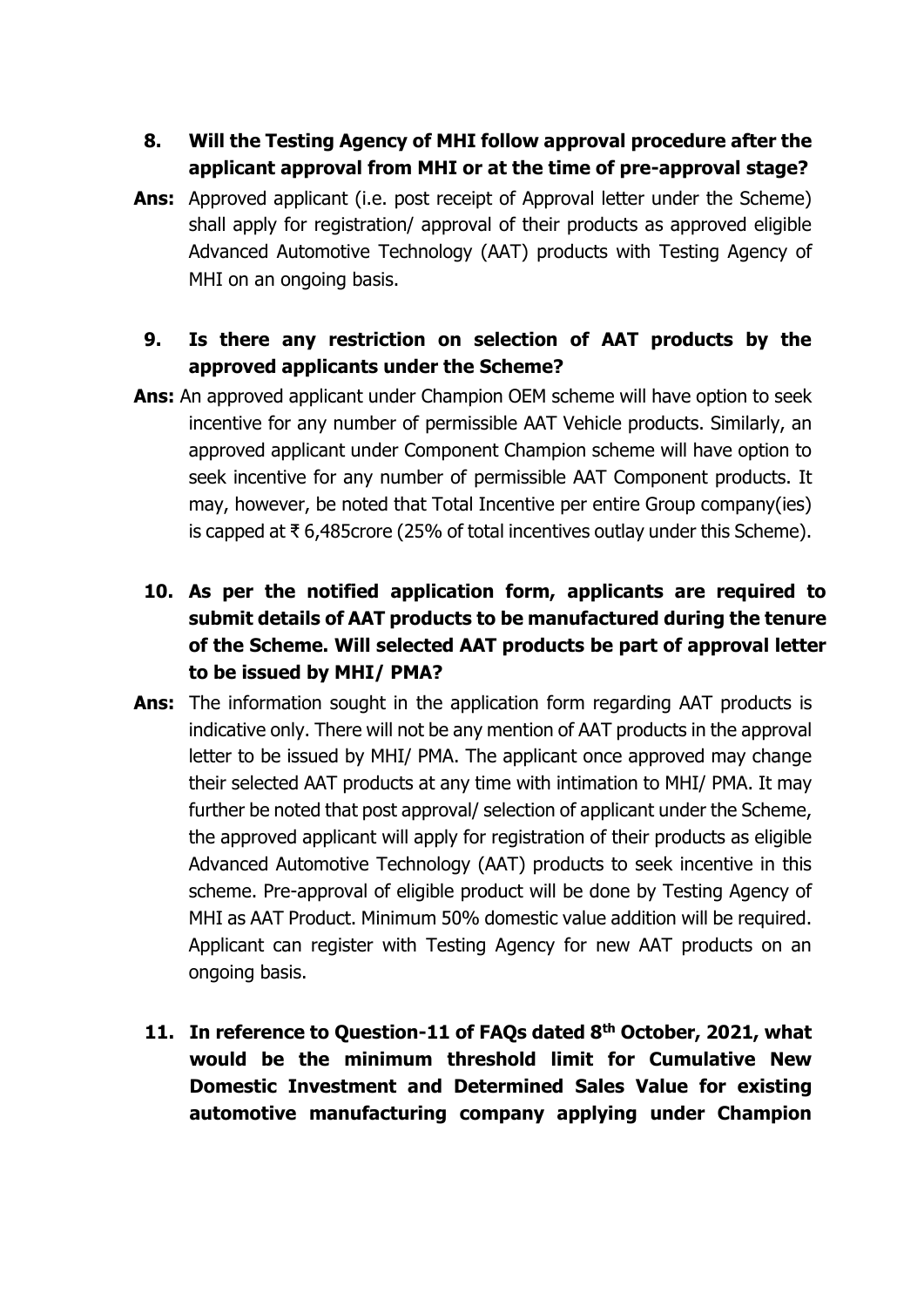## **OEM Scheme ("Except 2W & 3W" plus "2W & 3W") and Component Champion Scheme?**

**Ans:** Existing automotive manufacturing company (EAMC) applying under both Champion OEM Incentive scheme and Component Champion Incentive scheme, will have to meet minimum cumulative domestic investment condition of ₹2,000 crore for Champion OEM Incentive scheme **AND** of ₹250 crore for Component Champion Incentive scheme i.e. ₹2,250 crore in aggregate, by March 31, 2027.

Existing automotive manufacturing company applying under both Champion OEM Incentive scheme and Component Champion Incentive scheme will have to meet minimum threshold determined sales value of ₹125 crore for Champion OEM Incentive scheme **AND** of ₹25 crore for Component Champion Incentive scheme in the first year (i.e. FY2021-22).

- **12. In reference to Question-11 of FAQs dated 8th October, 2021, what would be the minimum threshold limit for Cumulative New Domestic Investment and Determined Sales Value for new automotive investor company applying under Champion OEM Scheme and Component Champion Scheme?**
- **Ans:** New Non-Automotive Investor Company (NNIC) applying under both Champion OEM Incentive scheme and Component Champion Incentive scheme, will have to meet minimum cumulative domestic investment condition of ₹2,000 crore for Champion OEM Incentive scheme **AND** of ₹500 crore for Component Champion Incentive scheme i.e. ₹2,500 crore in aggregate, by March 31, 2027.

New Non-Automotive Investor Company applying under both Champion OEM Incentive scheme and Component Champion Incentive scheme will have to meet minimum threshold determined sales value of ₹125 crore for Champion OEM Incentive scheme **AND** of ₹25 crore for Component Champion Incentive scheme in the first year (i.e. FY2021-22).

- **13. Is the minimum new domestic investment condition applicable per product or at consolidated level for all the AAT products?**
- **Ans:** The minimum new domestic investment condition is applicable for the eligibility of the applicant during the tenure of the scheme and it will be tested as per table at Para 3.2 (c) of the scheme. Further, as per para 2.19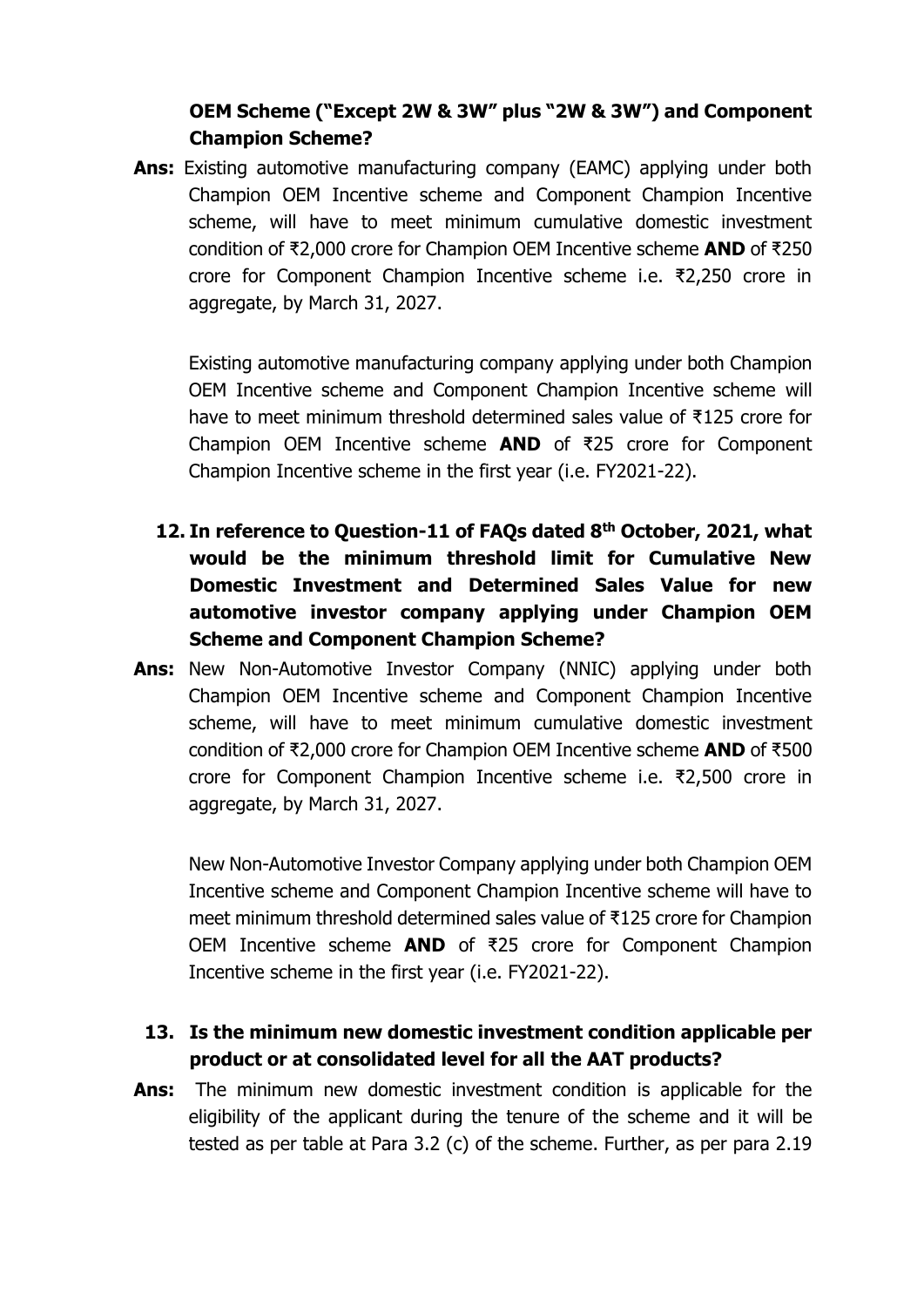of the guidelines, investment has to be made for **eligible products** under the Scheme. Accordingly, investment made for eligible products **at consolidated level** shall be considered for arriving at new domestic investment.

- **14. Is the threshold determined sales value condition applicable per product or at consolidated level for all the AAT products?**
- **Ans:** The threshold determined sales value condition shall be tested after aggregating the sales across all approved eligible AAT products (i.e. the products having minimum 50% DVA as approved by the Testing Agency of MHI) of the applicant. Further as per Q11 & Q12 above, the applicant has to meet minimum threshold determined sales value of ₹125 crore for Champion OEM Incentive scheme and of ₹25 crore for Component Champion Incentive scheme in the first year (i.e. FY2021-22). However, as per question 12 of the FAQs dated 08th October, 2021, any double claim of incentive for the same AAT product under component level and vehicle level can lead to disqualification of the legal entity on this ground alone.

# **15. As per Question-12 of FAQs dated 8th October, 2021, any product will be incentivized only once. How will the mechanism for this single incentive work?**

Ans: As per question 12 of the FAQs dated 8<sup>th</sup> October, 2021, any eligible product shall be incentivized only once under the scheme. Any double claim of incentive for the same product under component level and vehicle level can lead to disqualification of the legal entity involved on this ground alone in addition to any other legal action as applicable under the law.

It is further clarified that after approval by the Testing Agency of MHI, the List of all the approved applicants along with their approved eligible AAT products will be displayed at the MHI portal and the Scheme portal. All applicants are required to check if any of their suppliers have been approved under the PLI scheme and if so, then it will be the onus of the applicant to determine if any of such suppliers shall be making claim for incentive under the Scheme for a particular period. It will be the responsibility of the applicant to ensure deductions of the amounts pertaining to inputs/ rawmaterials/ components, etc. for which their supplier(s) or the applicant itself (in case of captive consumption for manufacturing of approved eligible AAT products) shall be making a claim for incentive.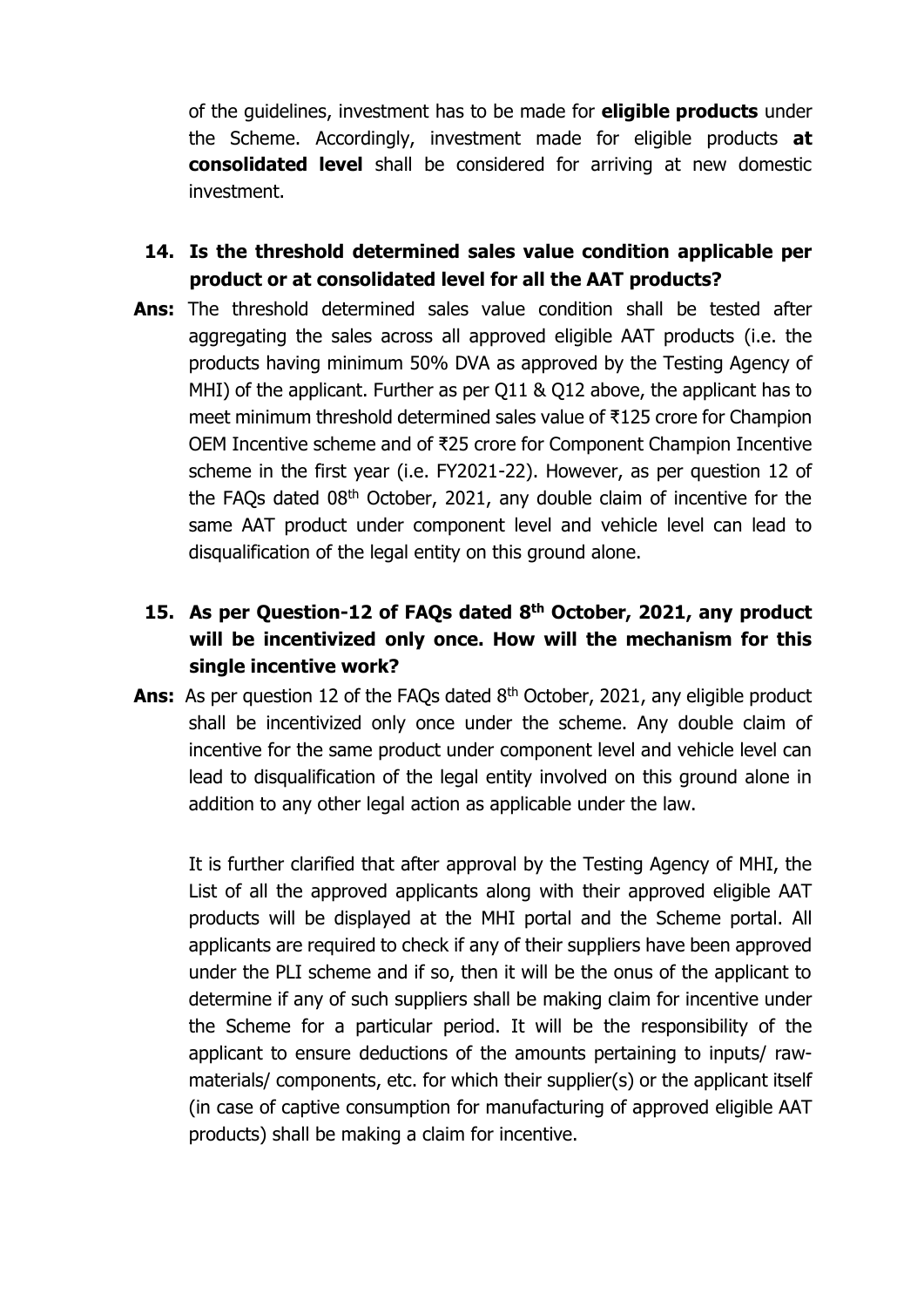- **16. In reference to section 2.1 of the Application form, where parent is the main applicant and subsidiary's name is added as a joint applicant in the application, who will receive incentive for the sales made by the subsidiary?**
- **Ans:** As per question 48 of the FAQs dated 8th October, 2021, if a parent company and its subsidiary company both are in the manufacturing of automobile and/or auto components business and parent company applies under the scheme jointly with the details of subsidiary company (but subsidiary company does not separately apply under the scheme), then the sales of the approved eligible products manufactured by the subsidiary company will be considered in the Determined Sales Value of the parent company under the scheme. Accordingly, the incentive will be received by the parent company only.
	- **17. The Company is evaluating to make investment for production of eligible AAT vehicles. With regard to hydrogen fuel cell vehicle, being new and developing technology, while hydrogen fuel vehicle manufacturing facility will be commissioned, there is a possibility that the sale of such vehicles may occur post 5 years. In this context, assuming that minimum determined sales value for each year will be achieved through the sale of other eligible AAT products (other than hydrogen fuel cell vehicles), we understand that the investment for production of hydrogen fuel cell vehicles made on or after 01/04/2021 and capitalized in the books of accounts of the company shall be eligible as investment under the PLI scheme. Please confirm?**
- **Ans:** As per paragraph 2.19 of the guidelines dated 23/09/2021, investment has to be made for eligible products under the Scheme. Accordingly, investment made for eligible products shall be considered for arriving at new domestic investment.
	- **18. Can investment for purchase of asset within the group companies qualify for investment i.e. slump sale or any other restructuring resulting in investment by other company will qualify as investment for the purpose of scheme? Whether investment in second hand machinery is covered under the scheme?**
- **Ans:** As per paragraph 3.2.c & 4.2 of the Scheme Notification dated 23/09/2021, applicant has to meet cumulative new domestic investment condition.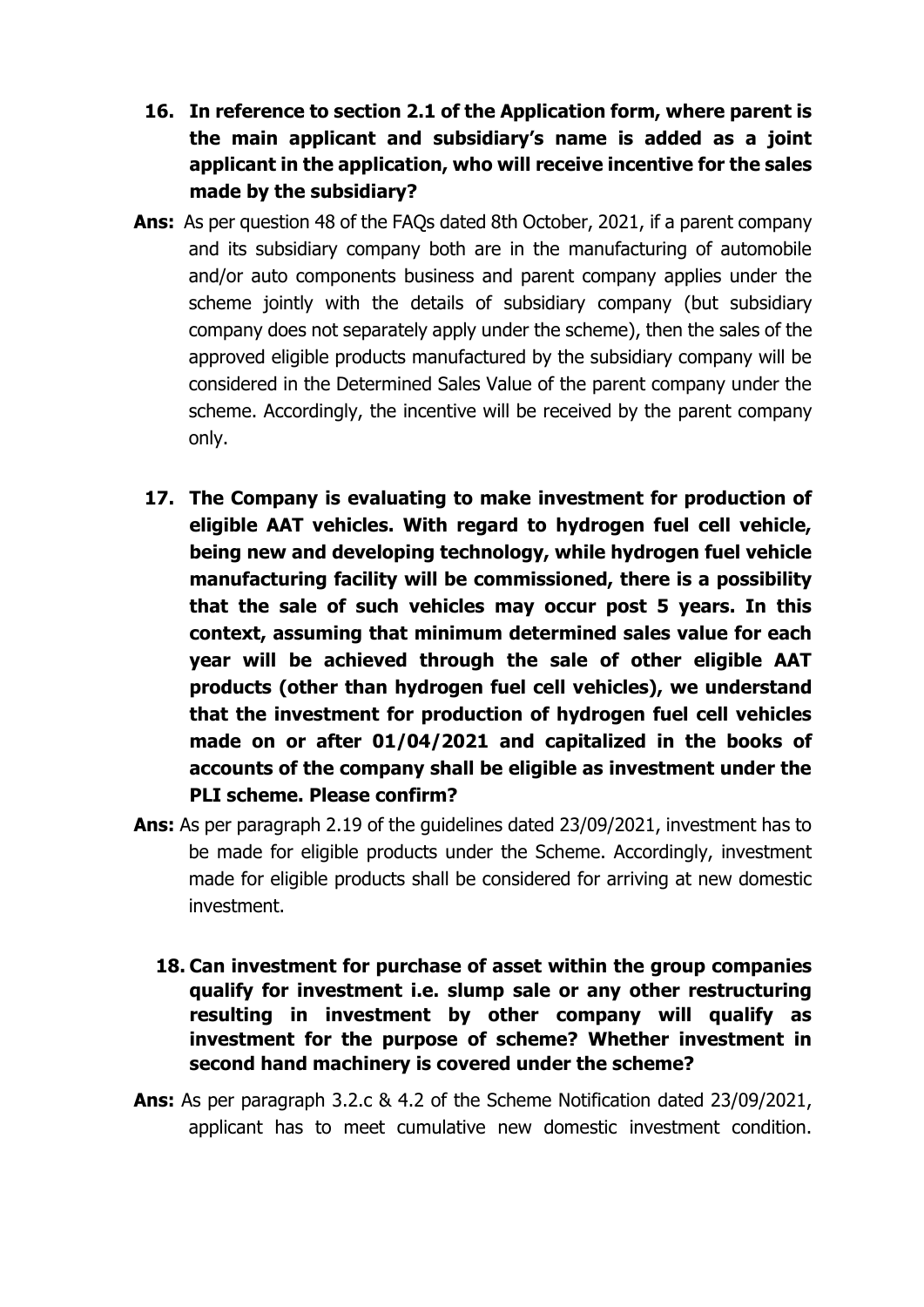Accordingly, slump sale/ second hand machinery would not be considered while calculating cumulative new domestic investment.

## **19. In reference to Question-60 of FAQs dated 8th October, 2021, is incentive applicable on PLI-Auto dependent on both schemes of PLI-Auto and FAME-II?**

**Ans:** No. Incentive applicable under PLI Scheme for Automobile and Auto Component (PLI-Auto) is purely governed by its Scheme & Guidelines dated 23<sup>rd</sup> September, 2021. Sales of any eligible AAT Product with minimum 50% Domestic value addition (DVA) will be eligible for incentive under this scheme.

This scheme has reference of FAME-II Scheme for Performance Criteria of Battery Electric Vehicles (BEV) and "similar" Phased Manufacturing Programme (PMP). FAME-II Scheme is extended upto 31<sup>st</sup> Mar 2024 vide Gazette Notification No S.O. 2526(E) dated 25th Jun 2021.

Performance Criteria for Battery Electric Vehicles may be governed by FAME-II scheme or as notified from time to time by MHI. Since FAME-II Scheme is extended, therefore, Performance Criteria for BEV has been kept as per FAME-II scheme and has not been notified separately by MHI at present, for the purpose of this scheme.

In FAME-II scheme, only BEVs meeting the criteria are eligible for Demand Incentive. Whereas list of AAT Products under PLI Auto covers BEV and its components. The PLI Auto scheme incentivises only those eligible AAT products for which minimum 50% DVA is achieved. Further, it is expected that DVA will gradually rise to more than 50% DVA during the tenure of this scheme. This scheme covers AAT products other than BEV as well Phased Manufacturing Programme (PMP) may be required for some challenging AAT Products. PMP will be issued based on the requirement. Other PLI Schemes like PLI Scheme for Advanced Chemistry Cell (ACC), Specialty Steel, etc. will also help in achieving higher DVA for Automobile and Auto Components.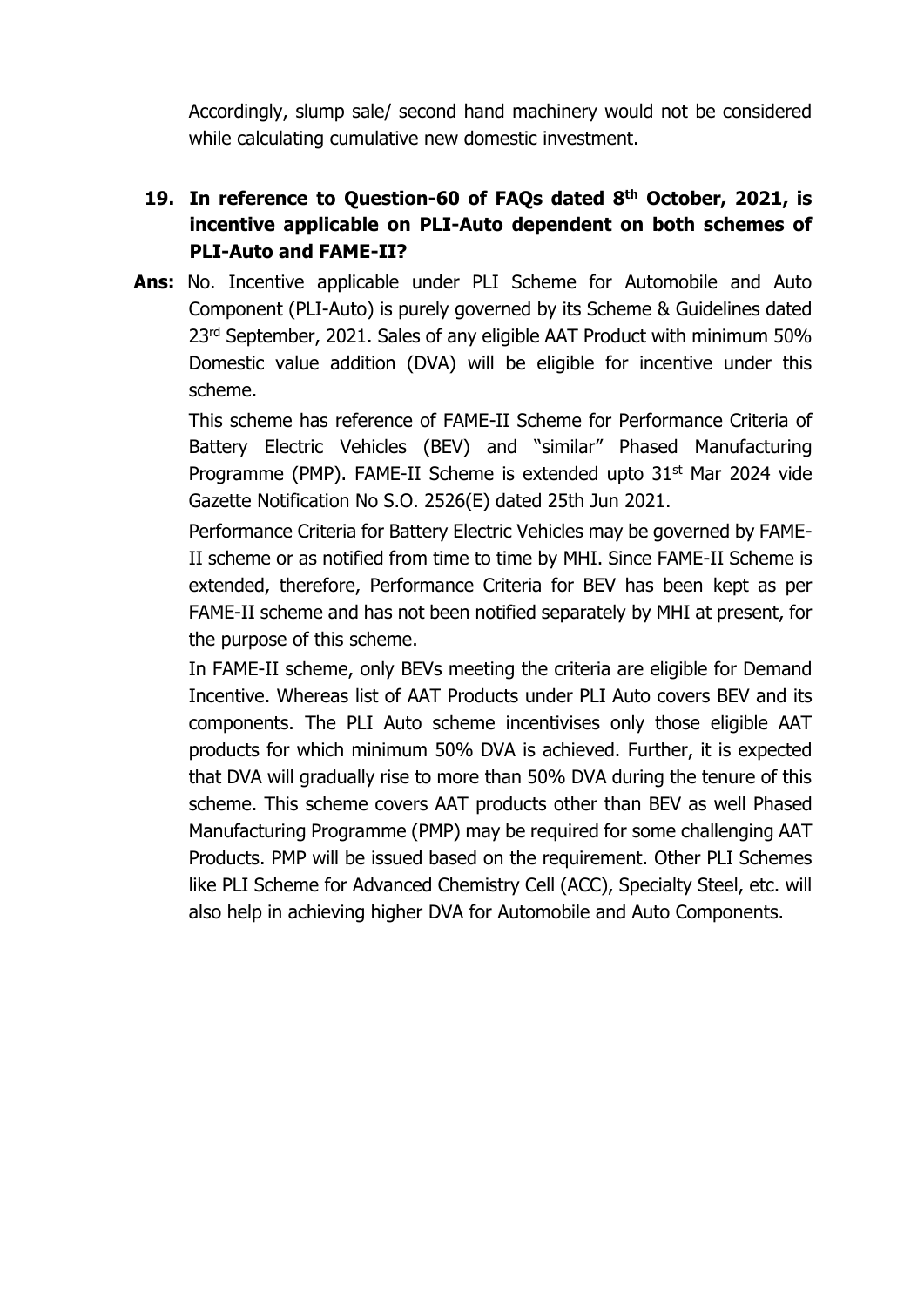## **20. For better understanding of the procedural aspects of the scheme, can it be displayed in form of Flow Chart with different stages?**

**Ans:** Indicative stage-wise procedural flow chart of the scheme is produced below:

### **Indicative Stage-Wise Procedural Flow Chart for PLI-Auto**

## **Stage - I: Application Submission, Appraisal and Approval of Applicants**

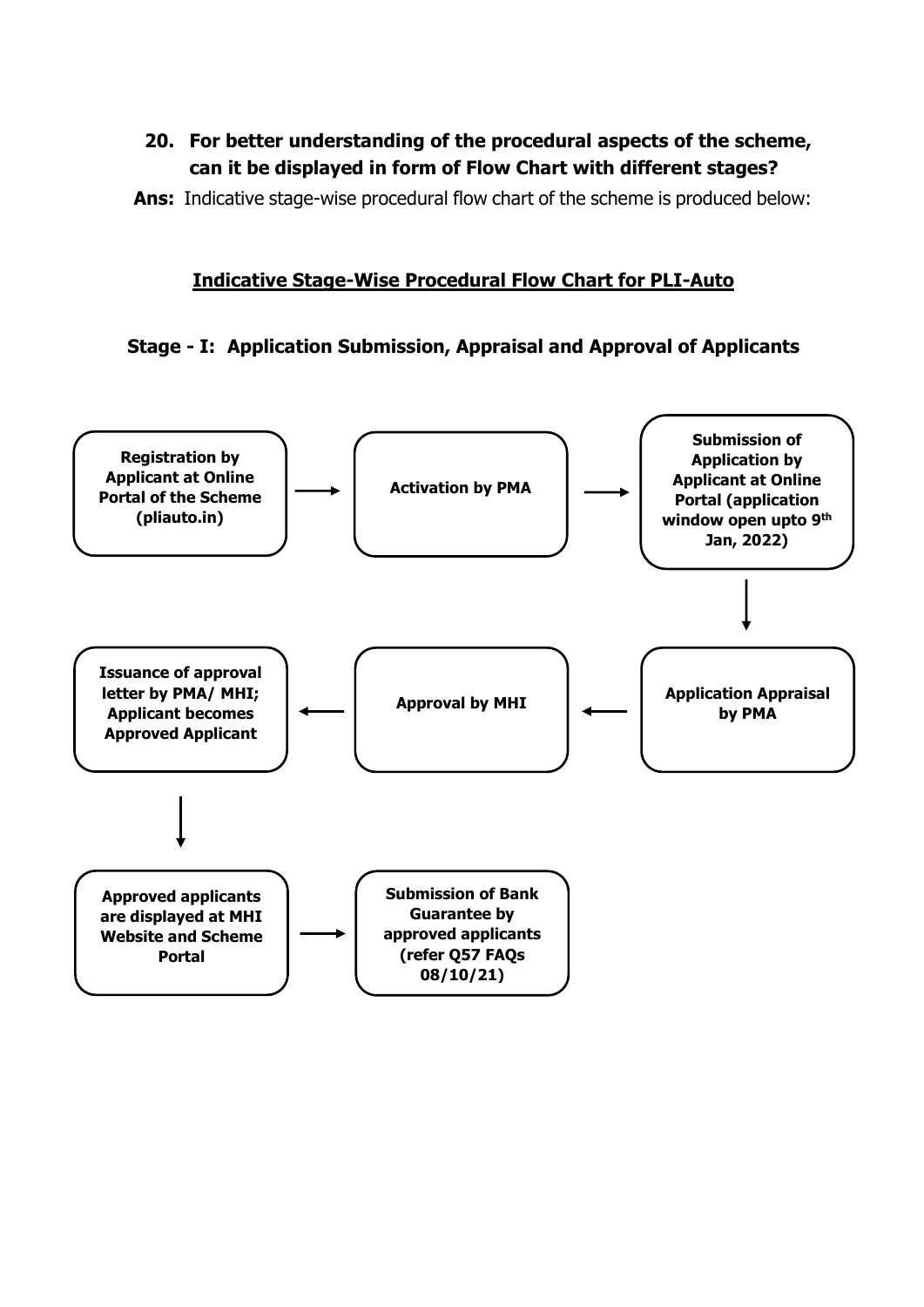

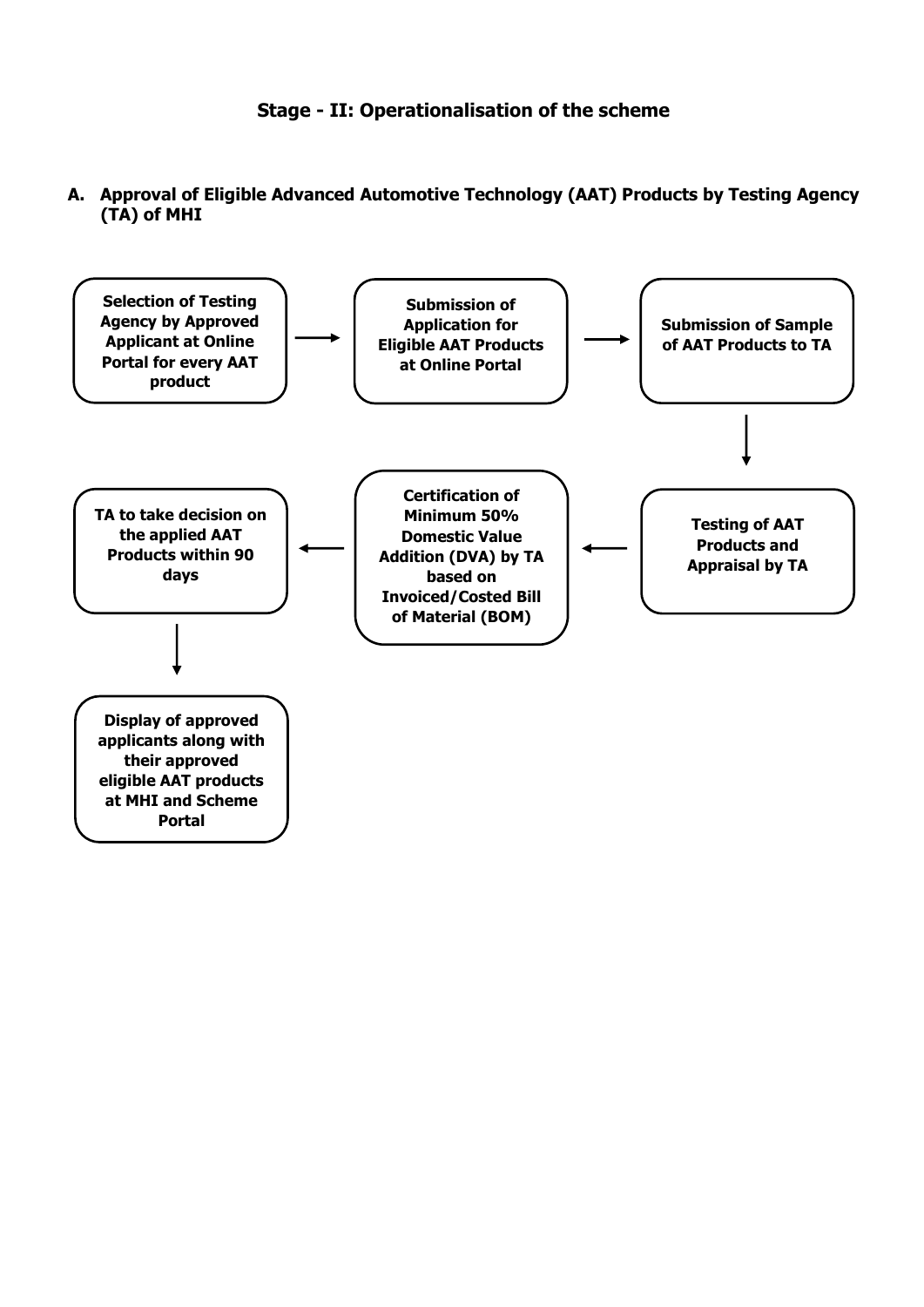#### **B. Quarterly Performance by Approved Applicants**



#### **C. Baseline determination**

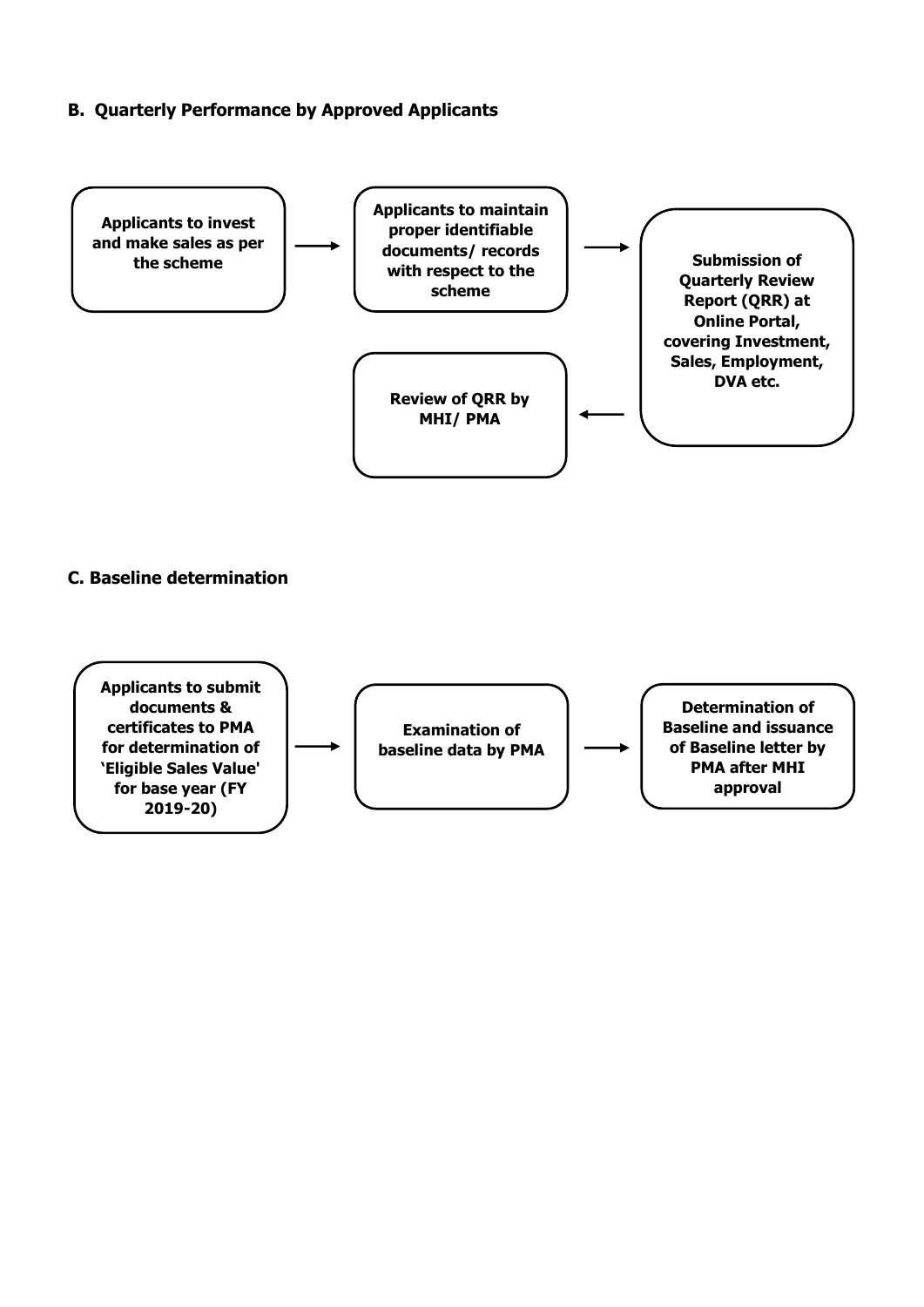#### **Stage-III: Incentive claim submission and Disbursement**

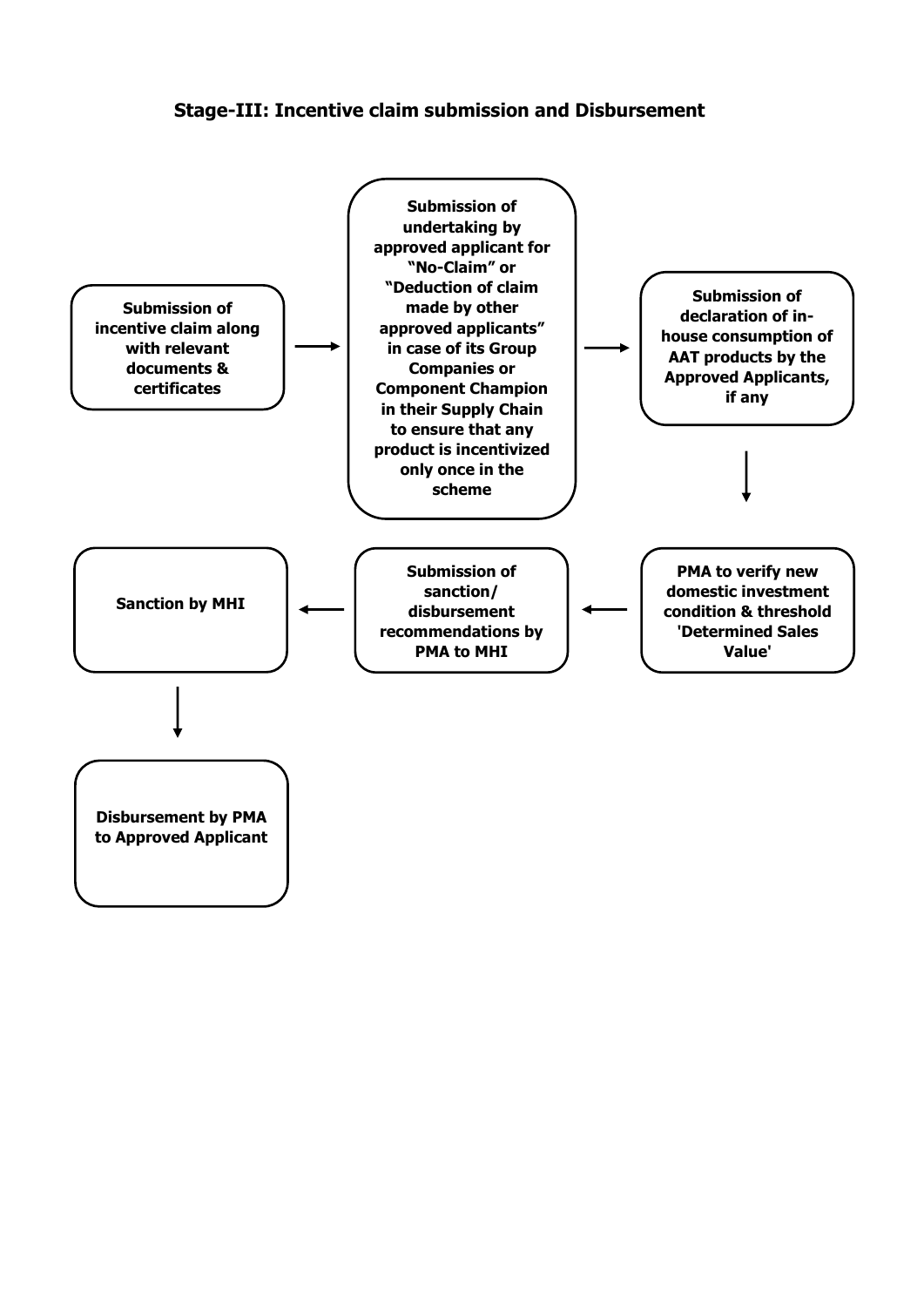# **21. In reference to Question-57 of FAQs dated 8th October, 2021, what will be the format for Bank Guarantee and related undertakings?**

**Ans:** The format for A.) Bank Guarantee and B.) Undertaking for providing Bank Guarantee is provided below:

**A.)**

## **BANK GUARANTEE**

(From any scheduled commercial bank)

This Deed of Guarantee executed on this\_\_\_\_\_\_\_\_\_\_\_\_day of \_\_\_\_\_\_\_\_\_\_\_, 20 at\_\_\_\_\_\_\_\_\_\_\_\_\_\_by\_\_\_\_\_\_\_\_\_\_\_\_ (from any scheduled commercial bank), having its Head Office / Registered Office at **a computer and inter-alia a Branch Office** at\_\_\_\_\_\_\_\_\_\_\_\_\_\_\_\_\_\_\_\_\_\_\_\_\_\_ (hereinafter referred to as the Bank or 'the Guarantor', which expression shall unless it be repugnant to the subject or context hereof be deemed to include its successors and assigns).

In favour of

Ministry of Heavy Industries, Government of India, Udyog Bhawan, Rafi Marg, New Delhi – 110011 (hereinafter referred as MHI) represented by IFCI Limited, having its registered office at IFCI Tower, 61 Nehru Place, New Delhi – 110019, acting as the Project Management Agency (PMA) for Production Linked Incentive Scheme for Automobile and Auto Component Industry (PLI-AUTO or 'the Scheme').

### **WHEREAS**

- A. […………………....], a Company within the meaning of the Companies Act, 2013 and having its Registered Office at [--------------------] (herein after referred to as 'the Applicant' which expression unless repugnant to the subject or context includes its successors. Legal representatives and permitted assigns) and has been awarded approval under the above scheme vide Letter Reference ------------------------- dated -------------.
- B. In terms of the undertaking dated --------------- and question no. 57 of the FAQs dated  $8<sup>th</sup>$  October, 2021, the Applicant has to provide a Bank Guarantee for an amount equivalent to Rs. -------------- (Rupees -----------------------------) which is calculated in line with the undertaking.
- C. At the request of the Applicant, the Guarantor has agreed to provide this guarantee, being these presents, guaranteeing the due and punctual performance/ discharge by the Applicant of its obligations.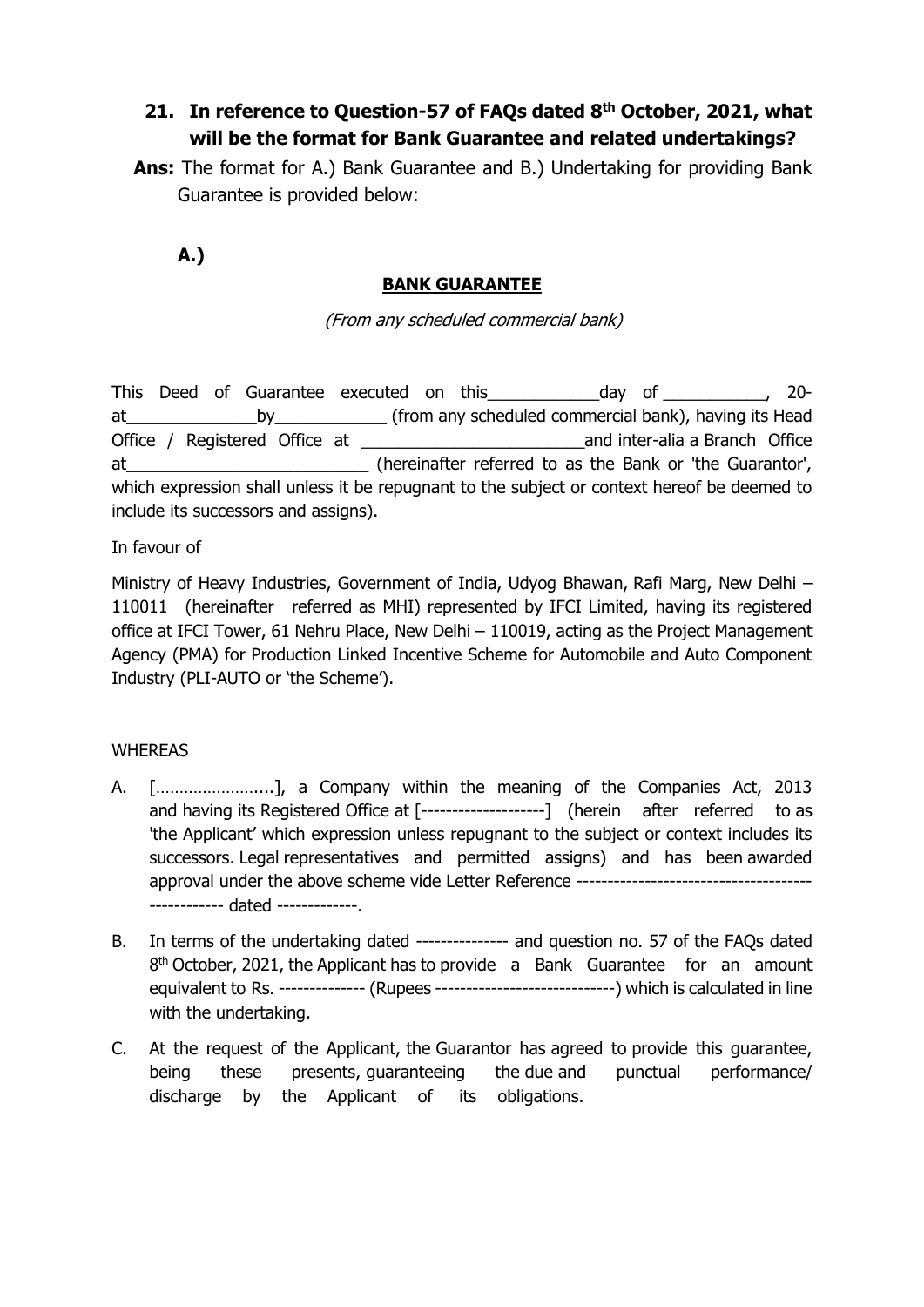#### NOW THEREFORE THIS DEED WITNESSETH AS FOLLOWS:

- A. The Guarantor hereby irrevocably guarantees the due and compliance of terms by the Applicant of all its obligation under the said undertaking and approval letter, as amended from time to time;
- B. The Guarantor shall, without demur, pay to MHI / PMA sums not exceeding in aggregate Rs. --------------- (Rupees -------------------) within five (5) bank working days (as per the Reserve Bank of India) of receipt of a written demand thereof from MHI / PMA stating that the Applicant has failed to meet its obligations under the said undertaking. The Guarantor shall have not to go into the veracity of any breach or failure on the part of the Applicant or validity of the demand so made by MHI/ PMA and shall pay the amount specified in the demand notwithstanding any direction to the contrary given or any dispute whatsoever raised by the Applicant or any other person. The Guarantor's obligations hereunder shall subsist until all such demands are duly met and discharged in accordance with the provisions hereof;
- C. The Guarantor agrees that its liability under this guarantee shall in no manner be affected by any such variation, alteration, modification, waiver dispensation and that no further consent of the Guarantor is required for giving effect to any such variation, altercation, modification, waiver dispensation with or release of security;
- D. This Guarantee shall be irrevocable and shall remain in full force and effect till 31/03/2029;
- E. Until and unless discharged/ released earlier by MHI / PMA in accordance with the provisions of the said undertaking, the Guarantor's liability in aggregate shall be limited to a sum of Rs. ---------------------(Rupees ----------------------);
- F. This Guarantee shall not be affected by any change in the constitution or winding up of the Applicant/ Guarantor or and absorption, merger or amalgamation of the Applicant/ Guarantor with any other person;
- G. The Guarantor has power to issue this Guarantee and discharge the obligations contemplated herein, and the undersigned is duly authorized to execute this Guarantee pursuant to the power granted under.

All future correspondence with reference to this Guarantee shall be made to. .................................... (Bank Name and Address).

The jurisdiction in relation to this Guarantee shall be the Courts at New Delhi and Indian Law shall be applicable.

#### **IN WITNESS WHEREOF THE GUARANTOR HAS SET ITS HANDS HEREUNTO ON THE: DAY, MONTH AND YEAR FIRST HEREINABOVE WRITTEN**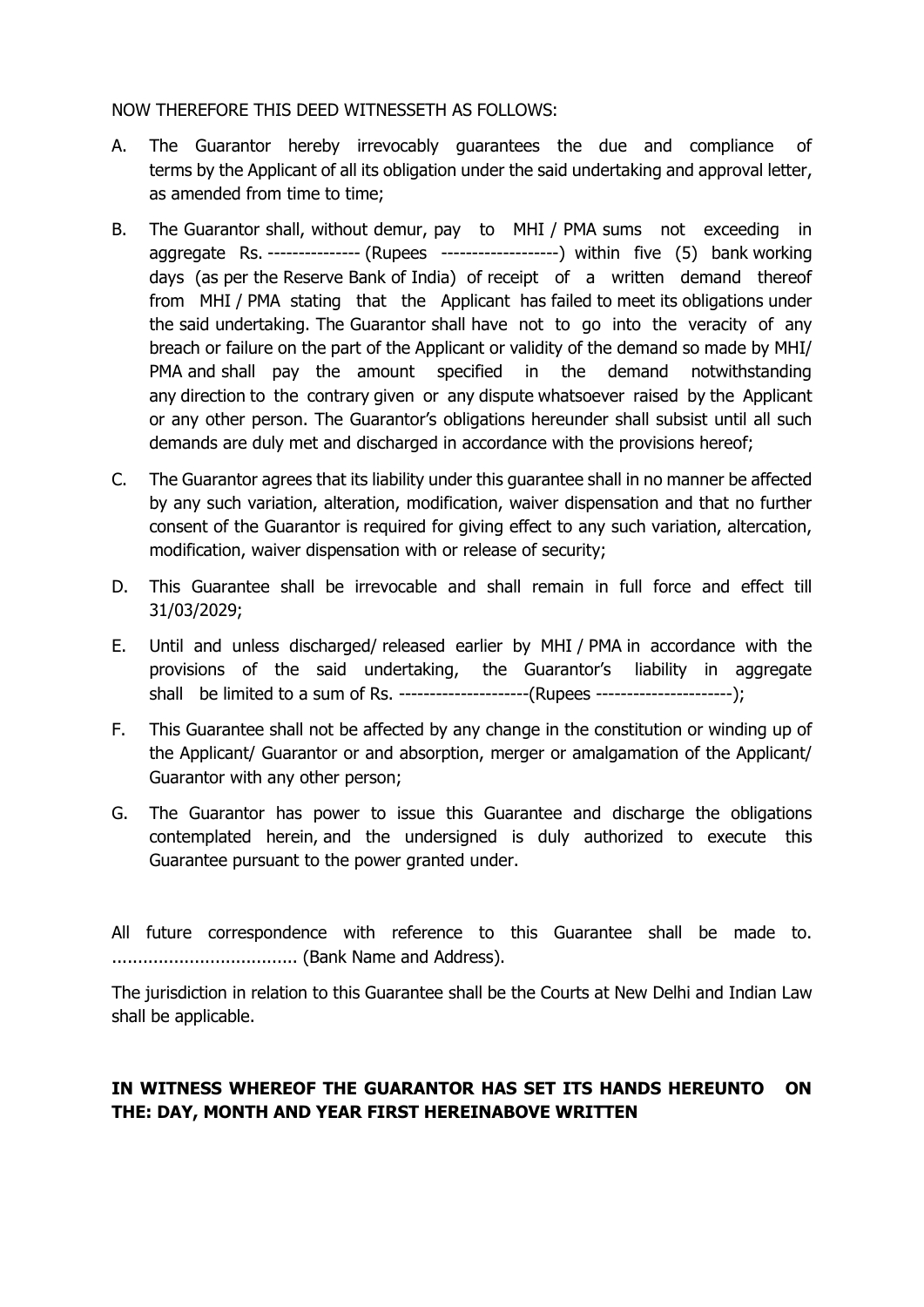SIGNED AND DELIVERED by-------------------------------------------------------------------Bank by the hand of------------------------------------------------ its---------------------and authorized official.

# **UNDERTAKING FOR PROVIDING BANK GUARANTEE**

**B.)**

(From applicant on its letterhead)

- 1. We …………………………………………………………………., hereby, acknowledge that the incentive that would/ may be provided to us under the Production Linked Incentive Scheme for Automobile and Auto Component Industry (PLI-AUTO or 'the Scheme'), notified by Ministry of Heavy Industries (MHI) vide Gazette Notification CG-DL-E-23092021-229899 No. 3612 dated 23rd September, 2021 in Part-II, Section 3, Subsection (ii) of the Gazette of India (EXTRAORDINARY) and other relevant quidelines, frequently asked questions (FAQs), communications from time to time, will be provided to us based on and after relying upon, the information provided by us to avail the said incentive.
- 2. We hereby confirm that the information provided by us for availing the said incentive is true, correct and complete in all respects and that no material fact/ information that may have an adverse impact on the information provided by us for availing the said incentive has been concealed.
- 3. We hereby confirm that the minimum cumulative new domestic investment in the project, as applicable as per the approval letter, is to be made by us within a specified period of time and that we shall comply with the terms as laid out at question 57 of FAQs dated 8<sup>th</sup> October, 2021.
- 4. With regard to the aforesaid transactions, we hereby undertake the following:

| Sr. No. | <b>Particulars</b>                         | <b>Details</b>   |
|---------|--------------------------------------------|------------------|
| 1.      | Date of issuance of the Approval<br>Letter |                  |
| 2.      | Validity period of BG                      | Up to 31/03/2029 |
| 3.      | <b>Applied Schemes:</b>                    |                  |
| 3A.     | Champion OEM Scheme                        | Rs.5 crore       |

A. We undertake to provide Bank Guarantee from a schedule commercial Bank for the amount which is mentioned below: